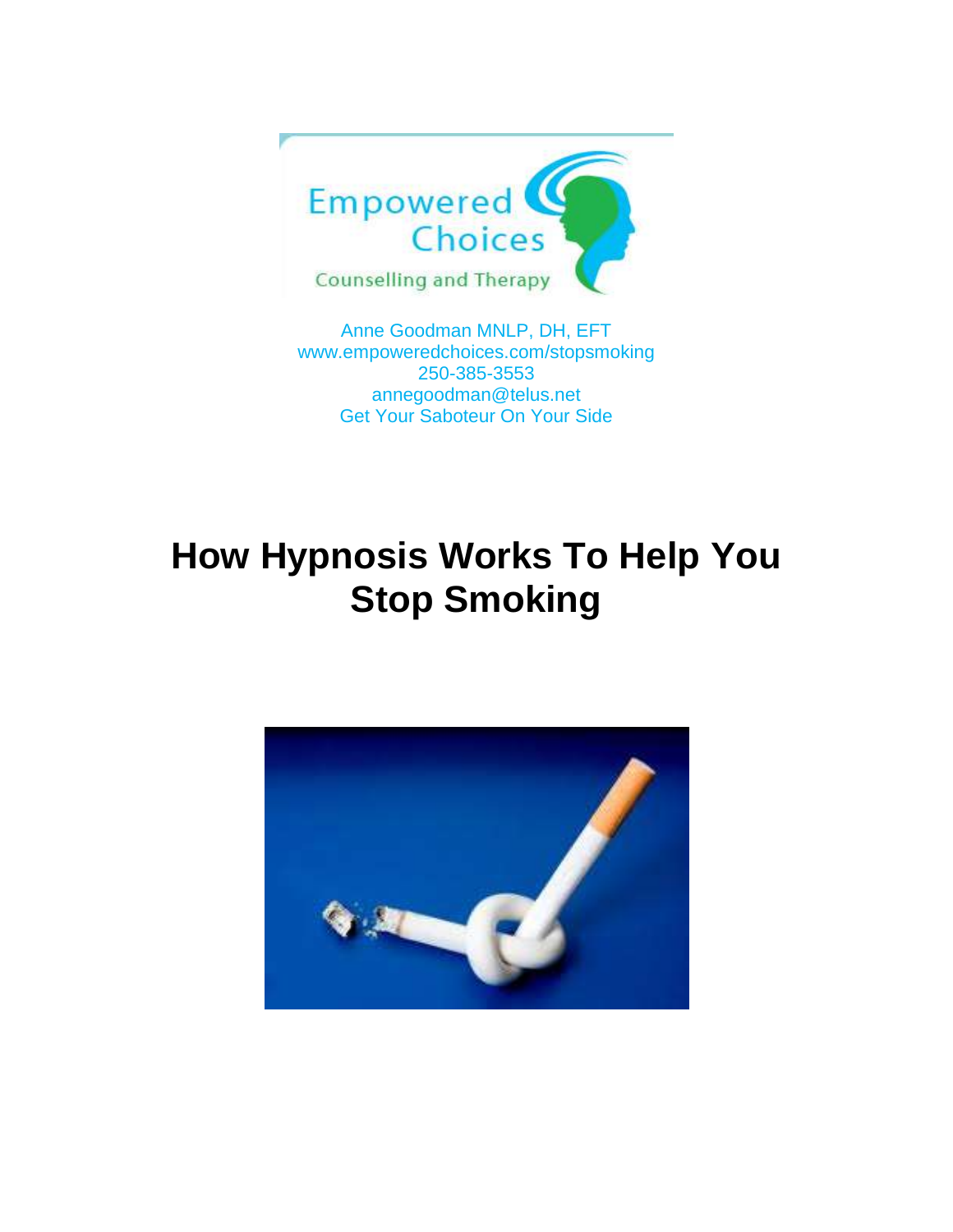## **How Hypnosis Works To Help You Stop Smoking**

The reasons people smoke:

- 1. Addictive nature of nicotine
- 2. Emotional needs
- 3. Ritual and habit of smoking

#### **Addictive Nature of Nicotine**

Nicotine only stays in the body for 48-72 hrs. After that, there's no nicotine left in the system at all. The symptoms left over then are all emotional and ritual and habit. Hypnosis will address these issues, creating more useful habits, disrupt triggers, and install new rituals.

We've been told that Nicotine is more addictive than heroin. This simply isn't true.

The withdrawal symptoms from nicotine include headaches, cravings, irritability, anxiety, difficulty concentrating and increased hunger, for a couple of days.

The withdrawal symptoms from heroin include vomiting, diarrhea, nausea, convulsions, tremors, panic, muscle cramps, shallow breathing, increased heart rate, elevated temperature, a rise in blood pressure, depression, feeling suicidal, and even arrhythmia, stroke, heart attack or coma. These physical symptoms of withdrawal from heroin can last 3-8 days.

As you can see, it's a myth that nicotine is more difficult to withdraw from than heroin.

#### **Emotional Reasons For Smoking**

- Emotions are the main force behind the smoking habit.
- People think smoking helps them to relax, to be calm.
- Some people say it's a social thing, and helps them feel connected to a group, to fit in.
- Some people smoke to rebel against their parents as a teenager, wanting to make their own choices, to be free, to be included with the cool kids.
- Some people think it makes them feel confident.

And whatever your original reason, back when you first started smoking, it probably worked.

The unconscious mind links the idea of smoking with a particular feeling, left over from the time when you started smoking to fulfill a need.

As a teenager it probably was rebellious and cool to smoke. It did feel free, like you were finally making your own decisions, like no one could tell you what to do.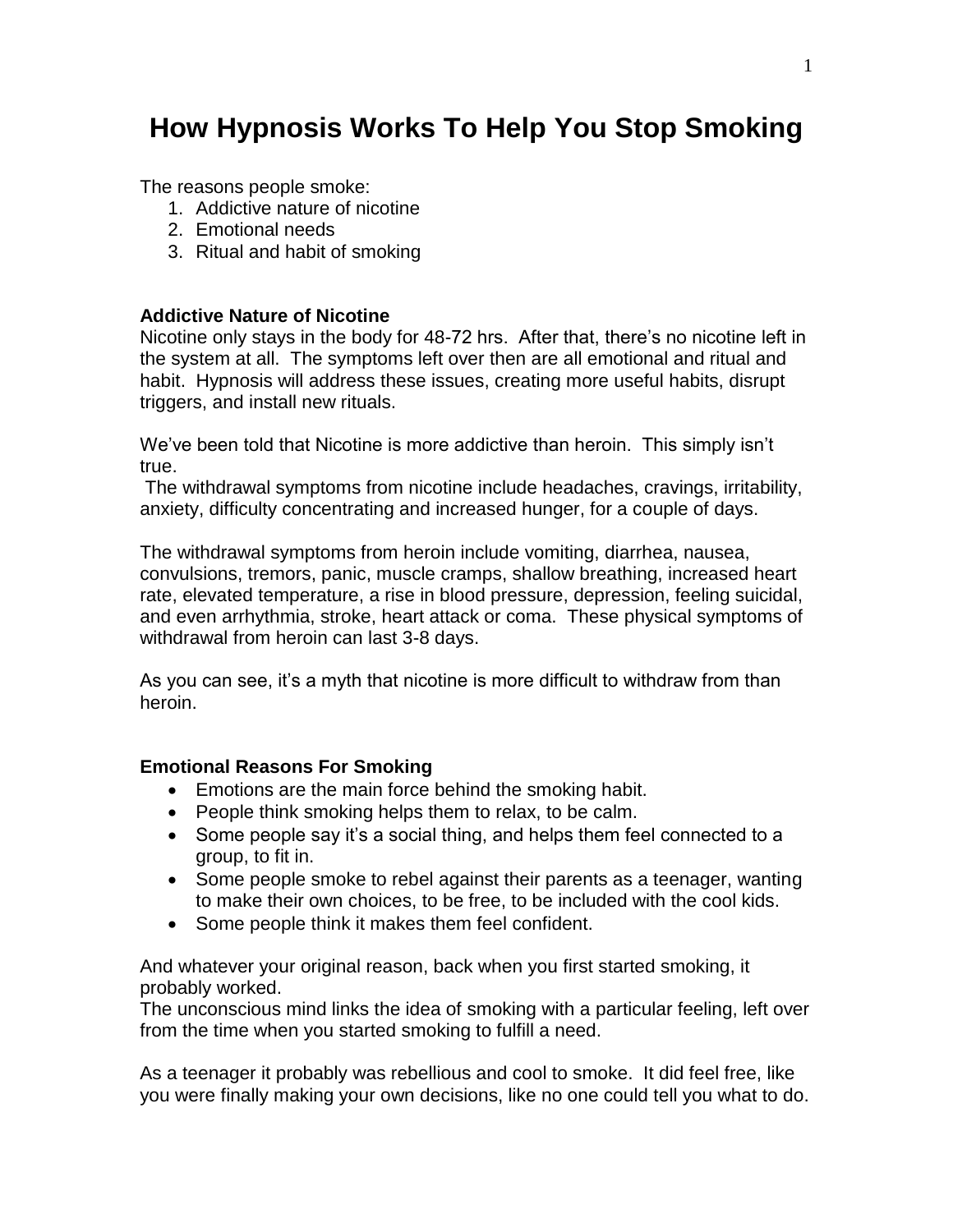And even though as an adult smoker, years later, you're as un-free as you can be, having no control at all over whether you smoke or not, no choice at all, some part of your mind still connects smoking to being cool and being a rebel. It's as if a part of you got stuck there.

When you're stressed, your Unconscious Mind will search for ways to reduce the stress.

If smoking comes up as a way to reduce stress, from habit, your Unconscious Mind will begin to motivate you to have a cigarette.

If you've stopped smoking and you don't have an alternate behaviour to relieve your stress, you're likely to go back to smoking. A need to reduce stress is very real. It's important.

So in order to successfully give up cigarettes, you need to consider and provide for the emotional needs that drive the habit.

Fortunately hypnosis is extremely helpful at creating strong emotional links.

Hypnosis will give you more useful and more successful ways to reduce stress and achieve that state of calm that you want.

Hypnosis will help you to be confident, to feel as if you fit in, to experience being a rebel, to be cool, and to feel free in new ways as a Non Smoker. And the new ways will be even better than smoking was at creating these emotional states because you won't have the nagging negatives of smoking.

Luckily there are many ways to relax, calm yourself, get a different perspective, rebel or be free. And hypnosis will help you to discover them, and apply them.

When people take care of these emotional needs, they report that stopping smoking is much easier.

Hypnosis can help you feel powerful satisfaction, relaxation, calmness, freedom, and confidence in all those times and places where in the past you would have used a cigarette.

#### **Rituals and Habit of Smoking**

People usually have certain times, places, and activities for smoking. With a coffee, after a meal, with a drink, getting in the car, after work, after sex, to celebrate something, to relax, as an end of the day ritual, as part of socialising, to avoid boredom, when having quiet time to think about things, while having a private chat with someone (usually a spouse), in order to concentrate.